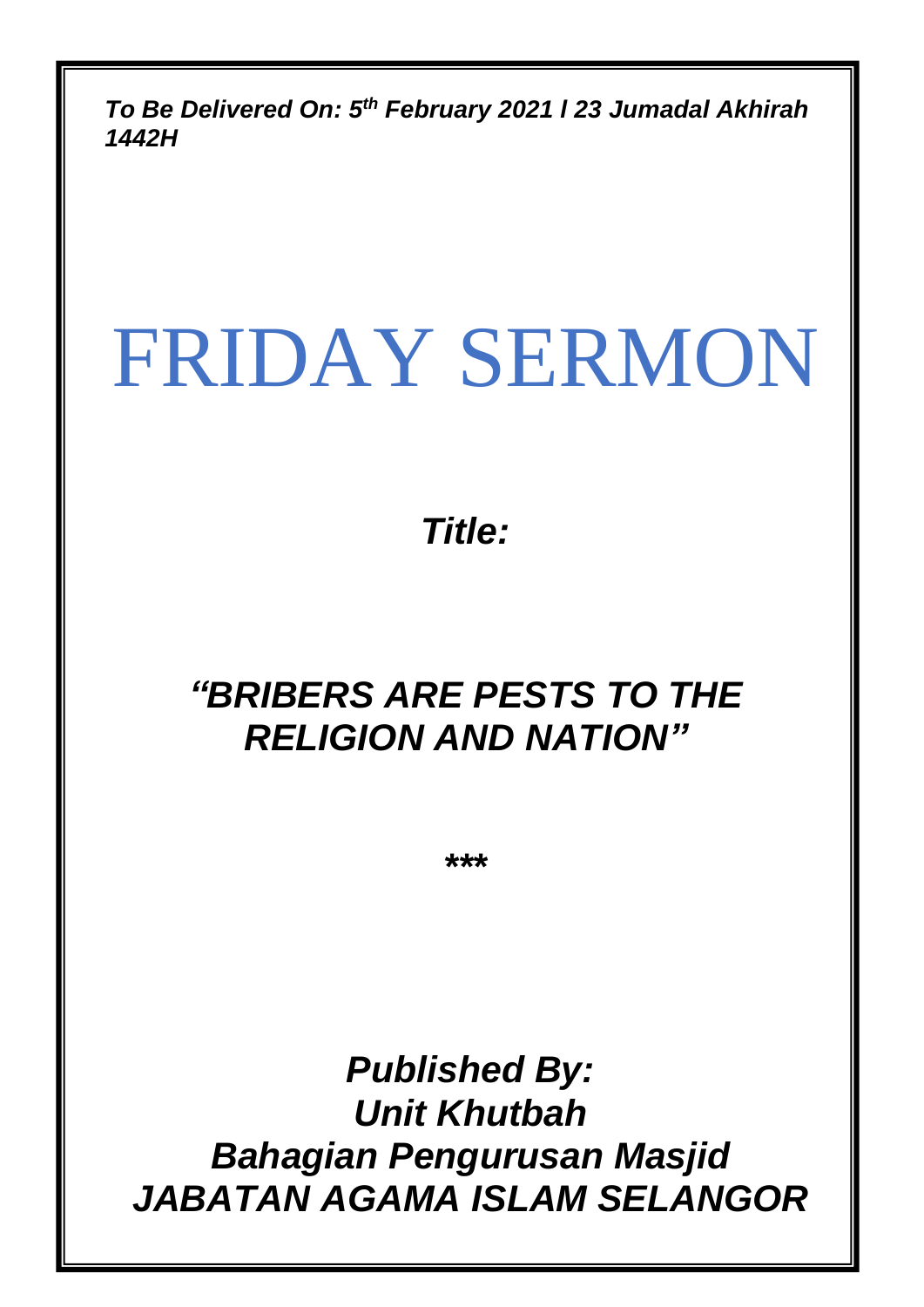

*Selangor*

# *"BRIBERS ARE PESTS TO THE RELIGION AND NATION"*

اَلْحَمْدُ لِلَّهِ الْقَائِلِ : وَلَا تَأْكُلُوٓاْ أَمۡوَٰلَكُم بَيۡنَكُم بِٱلۡبَٰطِلِ  $\frac{1}{2}$ ֦֧֦֧֦֧֦֧֦֧֦֜֜֜֜֓֓֟֓<br>֧ׅׅ֝֜֜֜֜֜֜֜֜֜֜֜֜֬֜֜֜֬֟ ة<br>م و<br>و ر<br>م  $\overline{\phantom{a}}$ ֦֧֦֧֦֧֦֧֦֧֦֧֦֧֜֜֜֜֓֓֟֓֟֓֟֓֟֓֟֓<br>֧֝֜֜**֓**֧֓֟֟  $\mathbf{r}$ َٰ ر<br>. يْنَكُم بِٱلۡبَٰـٰ ہ<br>1 و ؚ<br>ۣ  $\tilde{\cdot}$ م ب ك و ر<br>1 ل ֪֪֪֧֧֧֧֦֧֦֧֦֧֦֧֦֦֧֦֧֦֧֦֧֦֧֦֧֦֧֦֧֦֧֝֝֝֝֝֝֟֟֟֟֟֟֟֟֟֟֟֟֟֟֟֟֟֟֟֟֟֟֟֟֟֟֟֟֩֕֟֩֕֓֟֩֕֓֟֩֕֓֟֩֕֟֩֕֟֩֕֟֩֕֝֬  $\overline{\phantom{a}}$ مَوَّا  $\frac{1}{2}$ ِ<br>ج أ ْ مُ ا  $\frac{1}{\epsilon}$ اڪلو و<br>ا و ہ<br>م  $\ddot{\cdot}$ ;<br>نا ر<br>1 َل  $\frac{1}{\alpha}$ و اسِ بِالْإِثْمِ ្ ہ<br>1 ابتد<br>ج ِل ٱنل َٰ  $\overline{\phantom{a}}$ مَوَّا  $\frac{1}{2}$ ِ<br>ج أ ؚ<br>ٛ ِن ىد<br>م ا م  $\frac{1}{2}$ يق ِ ر  $\ddot{\cdot}$ ف وا ل ك أ ة<br>ا و<br>ا ر ہ<br>م  $\ddot{\phantom{0}}$ ِم ِِل ان<br>س الحُكَّا ِ<br>ش ្ត  $\tilde{1}$ إلى  $\tilde{1}$ ا  $\frac{1}{\Delta}$ ثَدۡلوا بِهَ ْ  $\frac{1}{\sqrt{2}}$ ل ہ<br>ا و<br>په  $\frac{1}{c}$ و  $\ddot{\cdot}$ ون م و ر<br>آ ل ع  $\frac{1}{2}$  $\ddot{\phantom{0}}$ نتُمۡ تَـ  $\frac{1}{2}$ و<br>په .<br>ع أ  $\frac{1}{2}$ وَانْتُمْ تَعْلَمُونَ ۞ اللهَ ً<br>أ ل<br>م  $\overline{\phantom{a}}$  $\frac{1}{\lambda}$ ه  $\frac{1}{2}$ و<br>و  $\frac{1}{2}$ ْ<br>ٔ  $\frac{1}{2}$  $\tilde{\cdot}$ ر<br>پر  $\tilde{\mathbf{r}}$  $\frac{1}{2}$  $\sim$  $\frac{1}{2}$  $\frac{1}{1}$ ْ  $\frac{1}{2}$ سم<br>مار ر<br>سا ۔<br>ا  $\tilde{\mathbf{r}}$ ំ<br>•  $\frac{1}{2}$ ا<br>و  $\frac{1}{2}$ ْ ا<br>پنج

-<br>أَشْهَدُ أَنْ لَا إِلَهَ ٰإِلَّا اللَّهُ وَحْدَهُ لاَ شَرِيكَ لَهُ وَأَشْهَدُ أَنَّ مُحَمَّدًا <u>ز</u>  $\frac{1}{2}$ عَبْدُهُ وَرَسُوْلُهُ. اَللَّهُمَّ صَلِّ وَسَلِّمْ عَلَى سَيِّدِنَا مُحَمَّدٍ وَعَلَى  $\frac{1}{1}$ ِ<br>م  $\frac{1}{2}$ <u>لم</u> ة<br>م  $\overline{\phantom{a}}$  $\frac{1}{2}$  $\ddot{\phantom{0}}$ ِ<br>∪<br>∫  $\frac{1}{2}$  $\frac{1}{1}$ .<br>م ّ<br>پُ ِّ  $\overline{a}$  $\tilde{\cdot}$ لة<br>م ر<br>ر<br>ر ة<br>أ م<br>آ و<br>گ ء<br>ا∲ י<br>י ر<br>م  $\frac{1}{2}$  $\frac{1}{2}$  $\frac{2}{\lambda}$ .<br>و ْ .<br>م .  $\ddot{\phantom{0}}$ ءَالِهِ وَأَصْحَابِه أَجْمَعِيْنَ ّٰ<br>ا  $\frac{1}{2}$ ْ َ<br>پنج  $\overline{\phantom{a}}$  $\frac{1}{2}$  $\frac{1}{2}$  $\frac{1}{2}$ 

 $\overline{r}$ ۔<br>لَمْسُلِ أَمَّا بَعْدُ، فَيَاۤ أَيُّهَا الْمُسْلِمُونَ! اِتَّقُواْ اللَّهَ! أُوْصِيكُمْ وَإِيَّايَ بِتَقْوَى ِ<br>په ُ<br>وُ  $\frac{1}{2}$ َ  $\frac{1}{2}$ و<br>و ំ<br>រ  $\ddot{\phantom{0}}$ لة<br>م  $\frac{1}{2}$  $\ddot{\ }$ ֦֧֦֧<u>֦</u>  $\ddot{\phantom{0}}$ ِ دِ ن<br>• ا<br>-<br>- $\tilde{\cdot}$ ْ <u>ل</u>و ֦֧֦֧֦  $\frac{9}{2}$ ٝ<br>ا  $\frac{1}{2}$ لة<br>\*  $\ddot{\phantom{0}}$ ُ<br>አ .  $\ddot{\phantom{0}}$ تقونَ  $\frac{9}{4}$ ن<br>منبع<br>مو  $\frac{4}{1}$ اللّٰهِ فَقَدْ فَازَ الْمُ  $\ddot{\cdot}$  $\frac{1}{2}$ ْ  $\frac{1}{2}$  $\frac{1}{2}$ 

قَالَ اللَّهُ تَعَالَى:  $\ddot{\phantom{0}}$ َ  $\frac{1}{2}$  $\frac{1}{2}$ ر<br>1 َل  $\frac{1}{\alpha}$ اتِهِۦ و  $\tilde{\mathbf{z}}$ ؞<br>تق و<br>به ان<br>د قة  $\tilde{\phantom{a}}$ ح ِ<br>آ قُوا اللَّهَ ّ ور ان<br>بو نُوا اڌّ ْ م ُو  $\frac{1}{2}$ ام  $\tilde{\zeta}$ ء ِينَ ا<br>ا ا الَّذِ ر<br>م ه و<br>د سَ<br>ڊ ِ<br>ج  $\overline{\mathcal{L}}$ َ<br>د د  $\ddot{\cdot}$ سُلِمُونَ و  $\ddot{\phantom{0}}$ و<br>م نتُم مَّ و<br>په ا<br>ج أ  $\frac{1}{2}$ و ا<br>ا َِل إ ب<br>م تَمُوثُنَّ إِلَّا وَأَنتُم مُّسۡلِمُونَ ۞ و<br>په و 2

#### **Dear blessed Muslims,**

I remind myself and respected audience that let us have the *taqwa* of Allah *Subhaanahu Wa Ta'aala* in its truest sense, so as to attain blissfulness in life in this world and the Hereafter.

<sup>1</sup> al-Baqarah 2:188

<sup>2</sup> Aali-'Imraan 3:102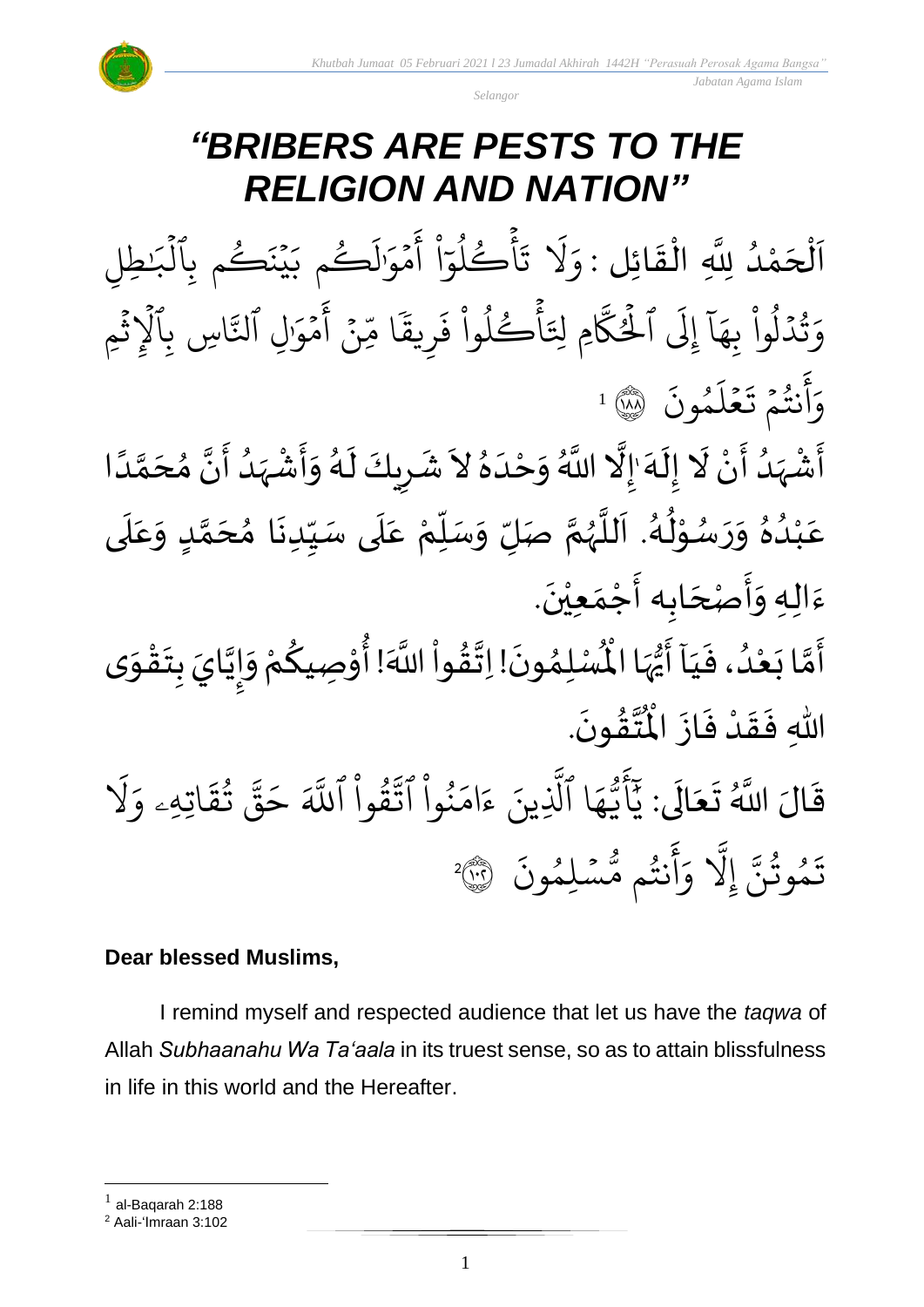

*Selangor*

## On this noble and blessed day, let us altogether internalize upon a *khutbah* titled *"BRIBERS ARE PESTS TO THE RELIGION AND NATION."*

#### **Dear blessed audience,**

Bribery is the culminating factor for the destruction of the civilization of a people and nation. The heinous act of giving and accepting bribery is a brutal act of debauchery upon a life system consisting of religion, society, and nation. Successful nation-states and organizations would always uphold high moral principles, equality, trustworthiness, honesty, and sincerity. Irresponsible and inhumane act such as giving bribery is a wicked manifestation of one's personality for willing to surrender the trust (*amaanah*), one's self-esteem, the *barakah* (blessings) within a family, the credibility of an organization, the sovereignty of a nation, and even worse, it tarnishes the image and denies the beauty of Islam itself.

Bribery is offering or giving any item of value to another individual to legitimize an unlawful (*haraam*) matter or invalidate a lawful (*halaal*) matter. It can be defined as giving something, whether in the form of wealth or certain benefits, for the purpose of obtaining something that is not rightfully his, or oppressing others.

Islam has stipulated bribery as a major sin, for it is from among the matters that usurps or consumes the wealth of others through unlawful means, as Allah *Subhaanahu Wa Ta'aala* mentions in verse 188 of soorah al-Baqarah, which means:

*"And do not consume one another's wealth unjustly or send it [in bribery] to the rulers in order that [they might aid] you [to] consume a portion of the wealth of the people in sin, while you know [it is unlawful].***"**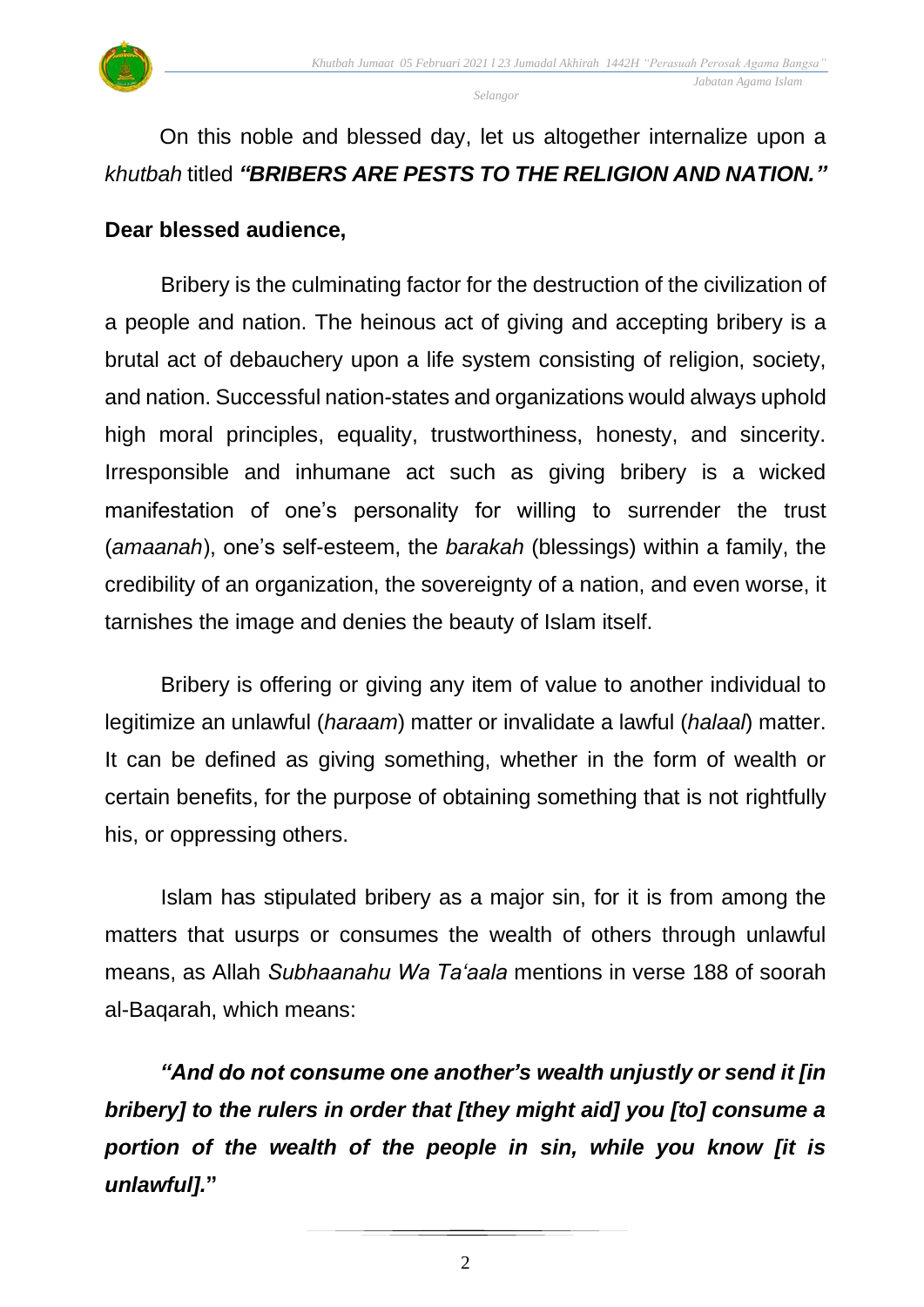

*Selangor*

We are often exposed to the dangers of corruption, with the government spending huge amount to establish various agencies aside from SPRM (anti-corruption agency), and yet corruption continues to occur. Have we forgotten that *rizq* (sustenance) attained from acts of bribery is outright *haraam* and devoid of *barakah*? Do we not feel guilty when we bring home income to build our wealth and leaving behind unlawful legacy for our family members and descendants? Why are we willing to feed our children, spouse, and household with *haraam* sources? Or do we no longer believe in the severe torment of Hellfire from Allah *Subhaanahu Wa Ta'aala*? Family members and offspring that nourishes from unlawful sources not only will not attain happiness and blessings in this world and the Hereafter, moreover their hearts will remain dark and hardened, and their souls will be prone to rebel and inclined to committing unlawful matters.

In a *hadeeth* narrated by Jaabir bin 'Abdullah *radiyAllaahu 'anh*, the **Prophet # said:** 

لُ ُ خ ْ د َ ي َ َل َ ت َ ب َ ٍم ن ْ ح َ ل لُّ ُ ك َ َت، و ْ ح ُّ الس َ َمن َ ت َ ب َ ن ٌ م ْ ح َ ل َ ة ه ن َ ج ْ ال َ َه. ىب َ ل ْ و َ ا ُ ار ه َتالن َ ان َ َت،ك ْ ح ُّ الس َ َمن

*"Flesh which has grown out of what is unlawful will not enter paradise, but hell is more fitting for all flesh which has grown out of what is unlawful."*

*(al-Haakim)*

Bribery also causes the rejection of *'ibaadah* (worship) and *du'aa* (supplication), as direct effect of the *haraam* source of income. How unfortunate that just for a bit of worldly satisfaction we are willing to commit such heinous act, where our rigorous *'ibaadah* only result in fatigue, and our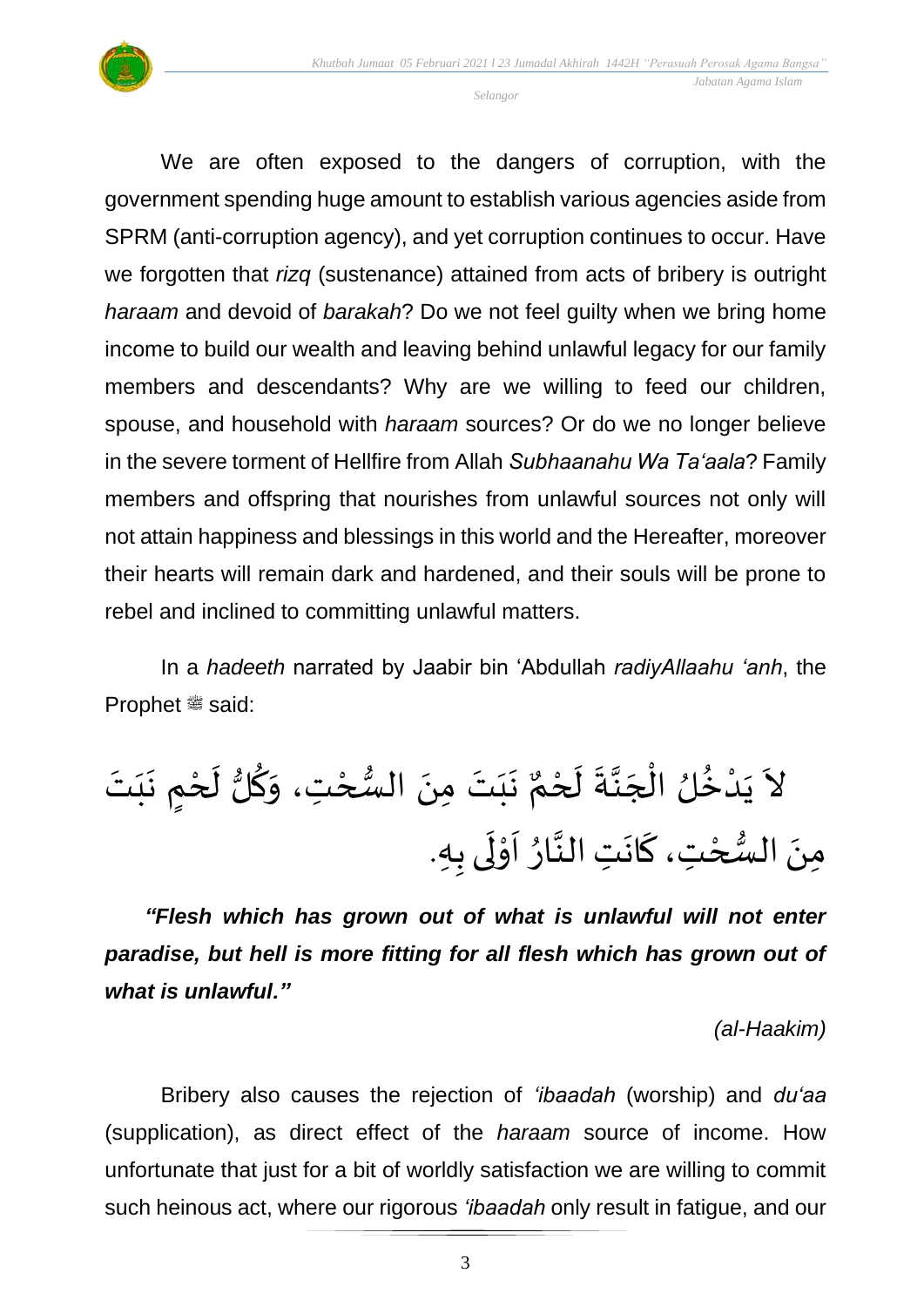

*Selangor*

*du'aa*, which serves as weapon for the Muslim *ummah*, is not accepted by Allah *Subhaanahu Wa Ta'aala*.

In one article published by Utusan Malaysia on the 21<sup>st</sup> of December, 2020, it stated that based on the Global Corruption Barometer (GCB 2020) report released by Transparency International, it was found that Malaysians believe that 36% of the members of the Parliament are involved in bribery, followed by PDRM (Royal Malaysian Police) with 30%, business executives with 27%, the Prime Minister's Office at 25%, local authorities with 18%, NGOs at 15%, judges and magistrates with 13%, bank officers at 10%, as well as military officers and religious leaders at 9%. In the same report, 71% of respondents are of the opinion that bribery occurs among government employees.

Based on the Corruption Perceptions Index (CPI) for the year 2020 that was released by Transparency International, Malaysia is listed at the 57<sup>th</sup> spot from a total of 180 countries, a drop of six spots from the previous year. Non-Muslim majority countries were found to dominate the list of the top 20 in the world, which includes Singapore as among the top three nations. These figures and perceptions are truly disgraceful and degrades the image of Islam and the integrity of countries governed by Muslims.

It is the corrupt practices that contribute to the loss of the people's confidence towards the government, the loss of the effectiveness of the policies imposed by the government, that the nation loses its wealth in having to bear the debt.

As a Muslim majority country, such as Malaysia, bribery has no place for it to occur at all. The affirmation of Islam is very clear when it comes to bribery. Islam curses and threatens those giving and receiving bribery with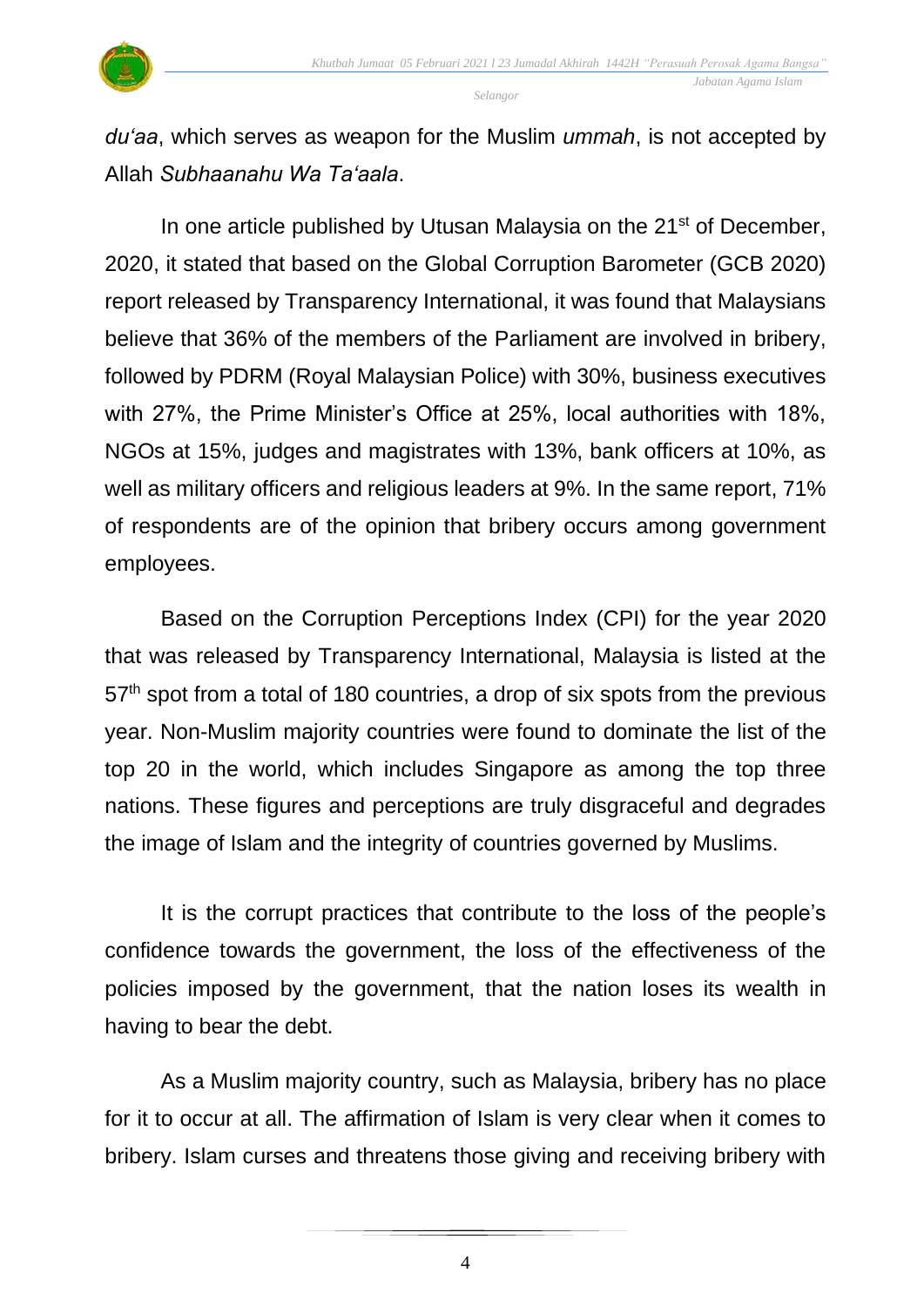

the torment of Hellfire, as mentioned in the *hadeeth* of Rasulullah  $\ddot{\mathscr{E}}$ , on the authority of 'Abdullah bin Amr *radiyAllaahu 'anhuma*, whom narrated:



*"The Messenger of Allah (...)* cursed the one who bribes and the *one who takes a bribe."*

*(at-Tirmidhi)*

Also in another *hadeeth*, as narrated by 'Abdullah bin Amr *radiyAllaahu 'anhuma*, that Rasulullah  $\ddot{\mathscr{E}}$  said:

#### *"The bribe-giver and the bribe-taker are both in Hellfire."*

*(at-Tabaraani)*

### **Dear beloved Muslims,**

Among the main reason that the threat of the torment of Hellfire and the wrath of Allah *Subhaanahu Wa Ta'aala* are no longer feared or even downplayed is because the purpose and objective of this life as the slave of Allah has transformed into the evil desire of satisfying the love for worldliness and thinking that one will live forever.

The phenomenon of offering and accepting bribery denotes the scenario where Islam as the loftiest *ad-Deen*, as the way of life, has been dumped into a despicable place and humiliatingly stomped by its own adherents and foes.

Take heed, for the love of this world and all of its false beauties truly has no ending to it. Mankind, who has erred in its view of this world and its purpose of being in this worldly life, will never cease from chasing its whims that are never-ending.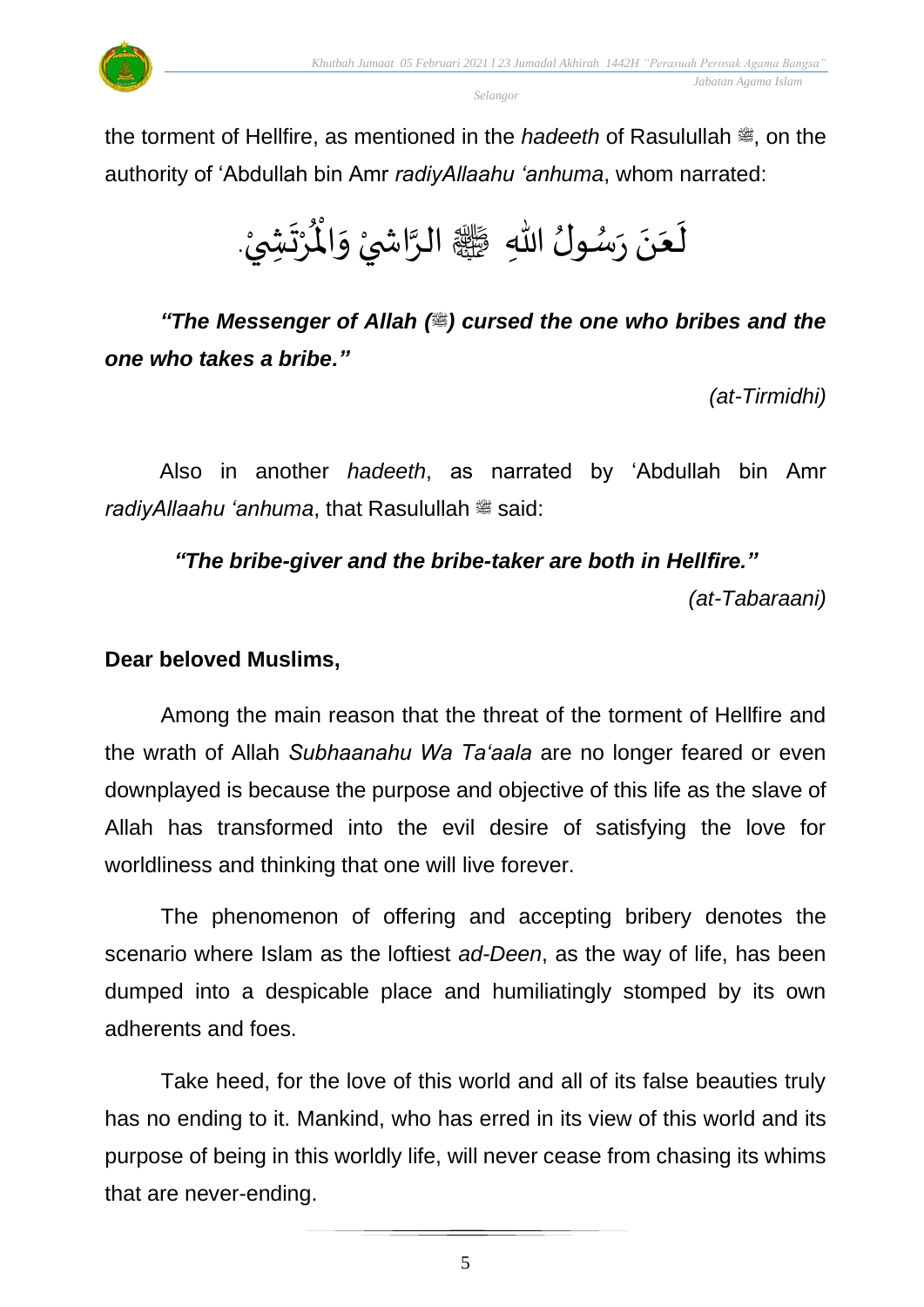

#### **Dear blessed audience,**

It must be admitted that we are currently facing a crisis of honesty, sincerity, and integrity that is very serious. The current political uncertainty and economic instability will serve as complete ingredients that leads to horrible destruction upon the *ummah* and nation.

My esteemed brothers, we should be very shameful to the non-Muslims and non-Malays whom are always watching and observing our actions that not only we have strayed from the true path of Islam, but even deviating from the very principles of universal values agreed by all. The Muslims whom should be respected, emulated as good exemplary, notable icon, and guiding others, are now instead deemed as vile, despised, and the contributing factor to the deterioration of the survivability of a nation that is peaceful, harmonious, developing, and prosperous.

Muslim leaders within the realm of politics, holding the reins of authority or those having political positions or even normal politicians, departmental heads of various level, and community leaders at grassroots level, all are duly reminded to not open up the door or paving the way to corruption for personal interest and authority. Beware, O you who lead and possessing authority, for you will never escape the accountability in front of Allah *Subhaanahu Wa Ta'aala* with regards to your leadership today. Verily, Allah *Subhaanahu Wa Ta'aala* is All-Knowing and you will be gravely punished with severe and horrifying torment, for you have incurred His Wrath.

Therefore, let us altogether fight and avoid corruption. Let us toss far away greed and selfishness from within our souls. Let us remain grateful upon all of the favors bestowed by Allah *Subhaanahu Wa Ta'aala*, so that and surely Allah *Subhaanahu Wa Ta'aala* will increase our *rizq* in the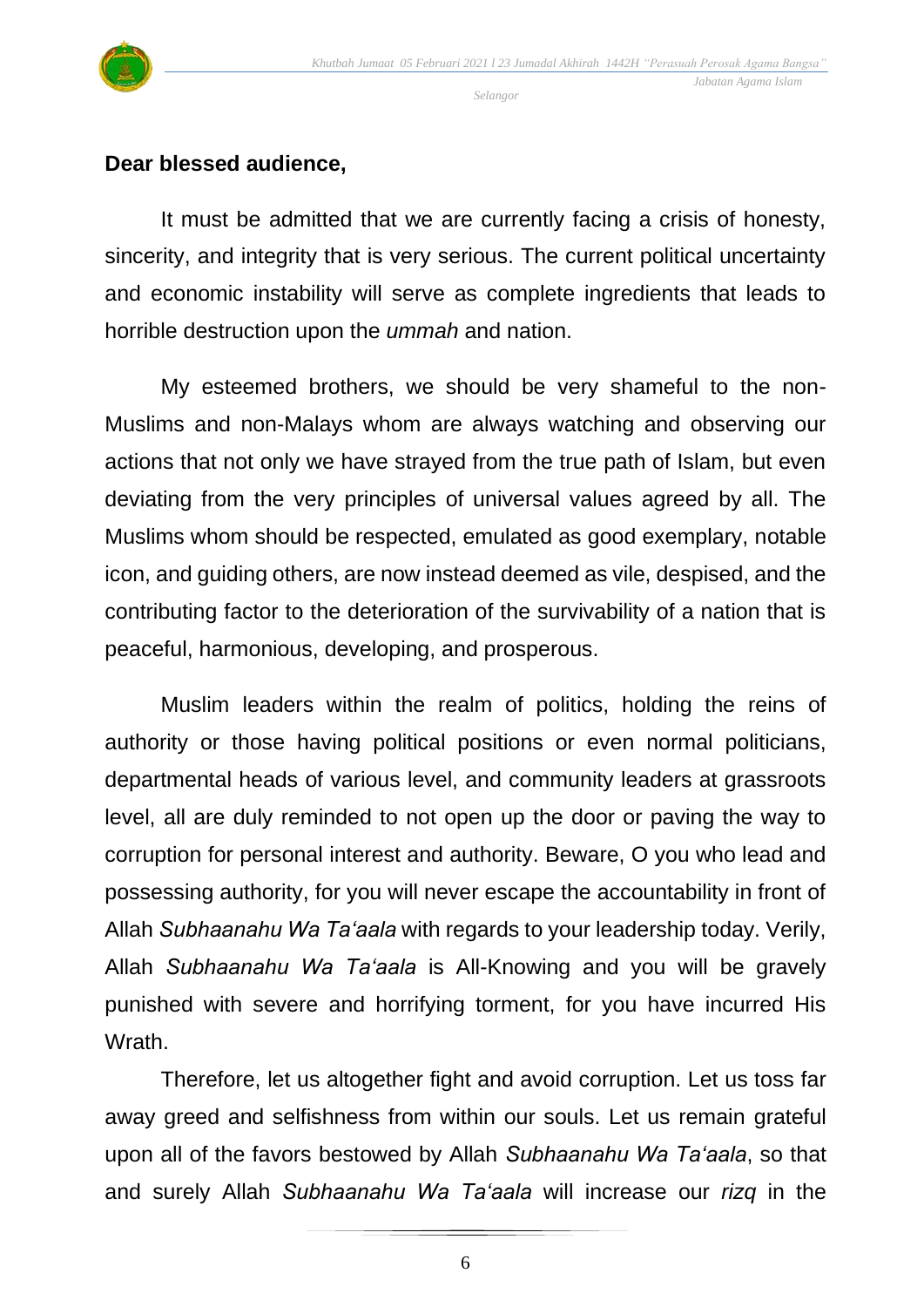

manner that He has ordained. Indeed, whoever is not thankful with a little amount, then it is impossible for him to be thankful with a plethora of favors. Have certainty that those whom are grateful will be bestowed with blessings and provisions that are multiplied by Allah *Subhaanahu Wa Ta'aala*. Allah *Subhaanahu Wa Ta'aala* mentions in verse 7 of soorah Ibraaheem:

ِن ئ َ ل َ و ۡ م ُ ك ا ن َ يد ِ ز َ َ َل ۡ م ُ ت ۡ ر َ ك َ ِن ش ئ َ ل ۡ م ُ ُّك ب َ ر َ ن ا ذ َ أ َ ت ۡ ِإَوذ ٞ ِديد َ ش َ ِِب ل ا َ ذ َ ع ا ِن إ ۡ م ُ ت ۡ ر َ ف <sup>ك</sup> <sup>٧</sup> َ

*"And [remember] when your Lord proclaimed, 'If you are grateful, I will surely increase you [in favor]; but if you deny, indeed, My punishment is severe.'"*

## **Dear beloved audience,**

To end the *khutbah* this week, I would like to firmly assert:

1. The Muslim *ummah* must have certainty that performing all of the commands from Allah will be rewarded with Paradise, and transgressing against the commands of Allah will result in the torment of Hellfire.

2. It is *waajib* (obligatory) for the Muslim *ummah* to avoid unlawful matters such as offering and accepting bribery, for they are major sins.

3. The Muslim *ummah* must avoid any form of bribery, for Rasulullah  $\stackrel{\text{{\rm@}}}{\text{{\rm@}}}$  himself cursed those that gave and accepted bribery.

4. The Muslim *ummah* must cooperate with the authorities in fighting and eliminating all forms of corruption.

7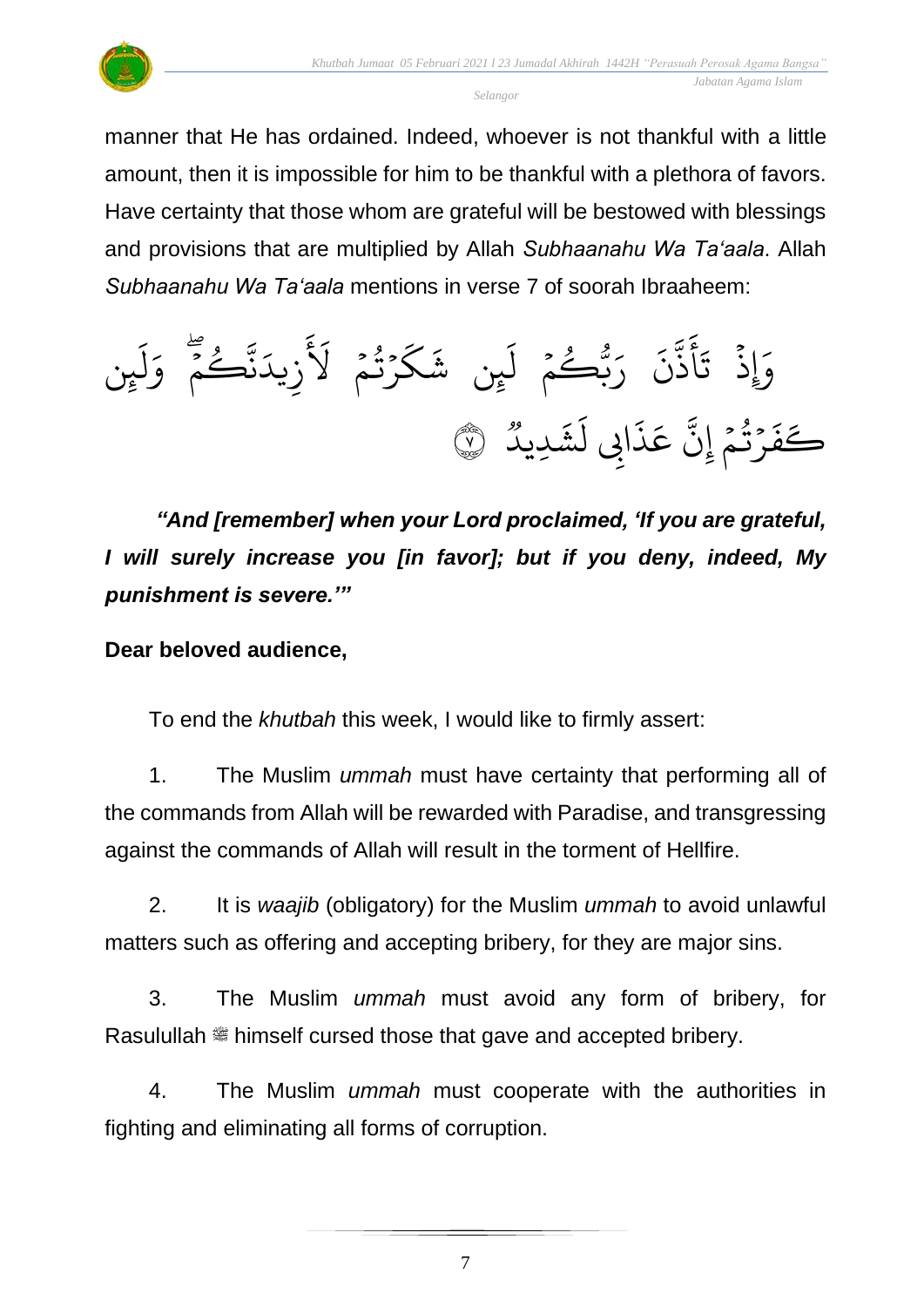

عُوذَ بِا و<br>په و<br>م ِ<br>ج أَعُوذُ بِاللَّهِ ا<br>ا ن  $\ddot{\cdot}$ َللَّٰہِ مِ بر<br>په الشَّيْطَانِ ال  $\frac{1}{2}$ يْط  $\ddot{\phantom{a}}$ بر<br>س رَّجِيمِ

ا  $\frac{1}{\lambda}$ ه ود ق و<br>د و<br>په ر<br>م ا و ֦֓<br>֧֧֧֦֧֦֧֦֦֦֦֦֦֦֦֦֦֦֦֧֧֧֦֧֦֓֕֓֝֓֝֝֟֓֓֝֓֝֓֟֓֓ ارً  $\ddot{\cdot}$ هۡلِيڪُمۡ ذَ  $\frac{1}{2}$ و  $\frac{1}{2}$ ِ<br>ج أ  $\frac{1}{\alpha}$ .<br>نفُسَڪُمۡ وَ  $\frac{1}{2}$ و و<br>د ِ<br>ج أ ْ مُ ا  $\frac{1}{\epsilon}$ نُوا قُوَّ ور ْ مُ ُو  $\frac{1}{2}$ ام  $\tilde{\zeta}$ ء ِينَ ا<br>ا ا الَّذِ  $\frac{1}{4}$ ه و<br>د سَ<br>ڊ ِ<br>ج  $\overline{\phantom{a}}$ ِ<br>د بر<br>يا و<br>ِ اس بة ٱنل ِ<br>آ اللَّهَ  $\ddot{\cdot}$ مۡصُونَ و  $\frac{1}{2}$  $\tilde{\zeta}$ ي ب<br>ا َل وو<br>م اد ِ<br>ا ِشد وو<br>• ظ َ<br>آ ِغَل وٍرٍ<br>'' ة  $\overline{z}$ چکو<br>غ بر<br>آ  $\uplambda$  $\frac{1}{2}$ ا م ر<br>م ه ي  $\ddot{\phantom{0}}$ ر<br>آ  $\uplambda$ ِ<br>م ة<br>قاعَ ور ِ<br>پ ار  $\tilde{\xi}$ الحِجَ ہ<br>1 .<br>م و  $\ddot{\cdot}$ ون ر ُ  $\frac{1}{2}$ م ؤ ا ي ہ<br>ء و<br>د  $\frac{1}{2}$ ر<br>م  $\ddot{\cdot}$ لمونَ و<br>ا  $\frac{1}{2}$ ع ف  $\ddot{\phantom{0}}$  $\tilde{\cdot}$ ر<br>يا  $\frac{1}{c}$ هُمْ وَ  $\frac{1}{2}$ و<br>پر  $\overline{\phantom{a}}$ ر<br>ر  $\frac{1}{2}$ ر<br>م ے<br>آ آ أ مَآ أَمَرَهُمۡ وَيَفۡعَلُونَ مَا يُؤۡمَرُونَ ۞

*"O you who have believed, protect yourselves and your families from a Fire whose fuel is people and stones, over which are*  [appointed] angels, harsh and severe; they do not disobey Allah in *what He commands them but do what they are commanded."*

*(at-Tahreem 66:6)*

ْ بَارَكَ اللّهُ ۖ لِيْ وَلَكُمْ فِي الْقُرْآنِ الْعَظِيْمِ، وَنَفَعَنِيْ وَإِيَّاكُمْ <u>ل</u>و ة<br>م ا<br>-<br>- $\tilde{\cdot}$ ْ َ  $\ddot{\phantom{0}}$  $\ddot{\phantom{0}}$  $\tilde{\cdot}$ ْ َ ْ ْ  $\frac{9}{4}$ ْ ْ <u>ہ</u>  $\tilde{\mathbf{r}}$  $\frac{1}{2}$ ំ<br>,  $\frac{1}{2}$  $\ddot{\ }$ بِمَا فِيْهِ مِنَ الآيَاتِ وَالنِّكْرِ الْحَكِيْمِ وَتَقَبَّلَ مِنِّيْ وَمِنْكُمْ َ<br>اُس  $\ddot{\phantom{0}}$ ْ ์ ْ <u>ل</u> ْ  $\frac{1}{2}$ ْ ั้<br>∙ู  $\sum$ ة<br>م  $\frac{1}{2}$  $\frac{1}{2}$  $\tilde{\cdot}$ ْ َ ْ<br>مُ <u>ر</u> ؚ<br>م **ِّ**  $\frac{1}{2}$ . ़<br>१ تِلاوَتَهُ، إِنَّهُ هُوَ السَّمِيْعُ الْعَلِيْمُ ْ  $\frac{1}{2}$ ֦֧֦֧֦֧֦֧֦֧֦֜֜֜֜֓֓֟֓֟֓<br>֧֝֜֜֜֜֜֜֜**֓** ُ ំ<br>រ ة<br>مد  $\frac{1}{2}$  $\frac{1}{2}$ و<br>گ ه  $\frac{1}{2}$ .<br>پر  $\ddot{\phantom{0}}$  $\frac{1}{2}$ ار ا<br>ج —<br>ع<br>ع

<u>ر</u> أَقُولُ قَوْلِيْ هَذَا وَأَسْتَغْفِرُ اللّٰهَ الْعَظِيْمَ لِيْ وَلَكُمْ وَلِسَاْئِرِ  $\tilde{\cdot}$ ْ <u>ل</u>  $\tilde{\mathbf{r}}$  $\tilde{\cdot}$ ْ إ  $\ddot{\phantom{0}}$ ْ َ ْ ُِ<br>و  $\ddot{\ }$  $\frac{1}{2}$  $\ddot{\phantom{0}}$  $\overline{a}$ ْ إ ֦֦֝֝<br>**֝**  $\frac{1}{2}$ و<br>2 ر<br>ف ر<u>ِب</u><br>لْمُسْلِمَاتِ، فَاسْتَغْفِرُوْهُ إِنَّهُ هُوَ الْ  $\frac{1}{2}$  $\frac{1}{2}$ و<br>گ لة<br>م  $\frac{1}{2}$  $\frac{1}{2}$ ֦֧֦ **بر**<br>م ِ<br>وف  $\ddot{\phantom{0}}$  $\frac{1}{2}$  $\frac{1}{2}$ ر۔<br>لْمُسْلِمِيْنَ وَالْمُ  $\frac{1}{2}$  $\ddot{\phantom{0}}$ ْ الْمُسْلِمِيْنَ وَالْمُسْلِمَاتِ، فَاسْتَغْفِرُوْهُ إِنَّهُ هُوَ الْغَفُوْرُ الرَّحِيْمُ. ፟<br>፞ ْ ة<br>م  $\frac{1}{2}$ י<br>י  $\frac{1}{2}$  $\ddot{\cdot}$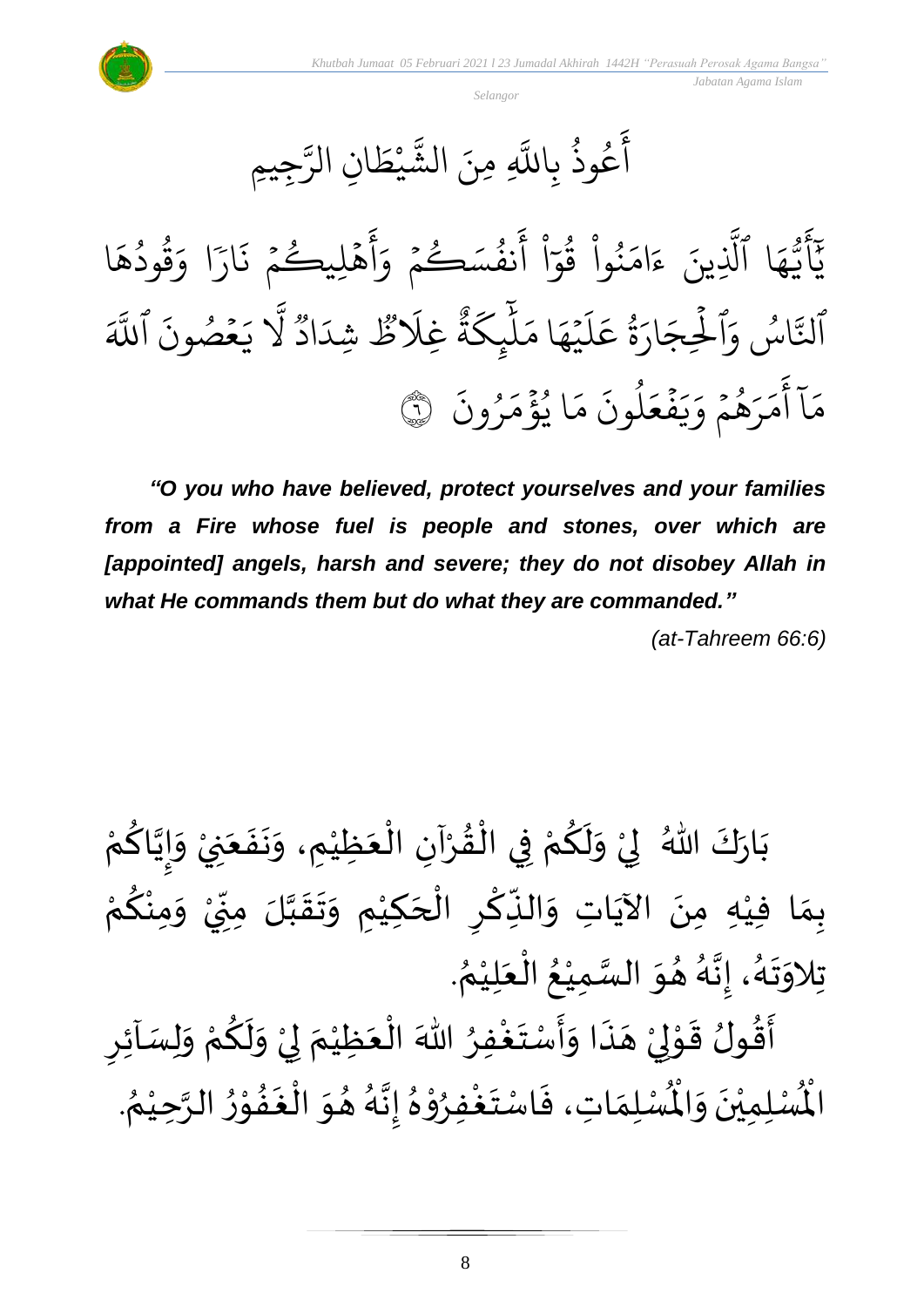

 *Jabatan Agama Islam* 

## **THE SECOND** *KHUTBAH*

للسَّلِمِيْنَ، وَرَزَقَنَا مِنَ الطَّيِّبَاتِ  $\frac{1}{1}$  $\frac{1}{2}$ ِّس ة<br>م  $\ddot{\phantom{0}}$ ्<br>;  $\frac{1}{2}$  $\ddot{\phantom{0}}$  $\frac{1}{2}$  $\frac{1}{2}$  $\ddot{\phantom{0}}$ ْ اَلْحَمْدُلِلَّهِ الَّذِيْ جَعَلَنَا مِنَ الْمُسْلِمِيْنَ، وَرَزَقَنَا مِنَ الطَّيِّبَاتِ.  $\ddot{\phantom{0}}$  $\ddot{\phantom{0}}$ َ<br>الم  $\frac{1}{2}$  $\overline{\phantom{a}}$ ا<br>م ة<br>م و<br>و ំ<br><  $\overline{\phantom{a}}$ ْ  $\overline{\phantom{a}}$ م<br>مع أَشْهَدُ أَنْ لَّا إِلَهَ إِلاَّ اللّهُ وَحْدَهُ لاَ شَرِيْكَ لَهُ، وَأَشْهَدُ أَنَّ مُحَمَّدًا ْ  $\tilde{\mathbf{r}}$ و<br>ا ر<br>زار ْ ِ<br>پنج و<br>گ ا<br>ما ં<br>ત ์ $\frac{1}{\epsilon}$  $\frac{1}{2}$  $\sim$  $\frac{1}{2}$ ِ<br>ا  $\tilde{\cdot}$ ً<br>أ ة<br>م َ )<br>ጎ ه ا<br>بن و<br>و  $\frac{1}{2}$ ْ<br>ٔ  $\frac{1}{2}$  $\frac{1}{2}$ و<br>گ  $\tilde{\mathbf{r}}$ ْ <u>ز</u>  $\frac{1}{2}$ عَبْدُهُ وَرَسُوْلُهُ. اَللَّهُمَّ صَلِّ وَسَلِّمْ وَبَارِكْ عَلَى سَبِّدِنَا مُحَمَّدٍ <u>لم</u> ل<br>م  $\overline{\phantom{a}}$  $\frac{1}{2}$  $\ddot{\phantom{0}}$ ِ<br>∪<br>∫  $\frac{1}{2}$  $\frac{1}{\sqrt{2}}$ ِ<br>م ّ<br>و  $\ddot{\phantom{0}}$ ั ْ  $\frac{1}{\sqrt{2}}$  $\overline{a}$  $\frac{1}{2}$ ن<br>م ر<br>ر<br>ر ة<br>أ  $\ddot{\phantom{0}}$ و<br>گ <u>ይ</u><br>የ ْ<br>م و<br>م  $\ddot{\phantom{0}}$  $\frac{1}{2}$  $\frac{2}{\lambda}$ .<br>و ់<br>រ .<br>م وَعَلَى آلِهِ وَصَحْبِهِ وَمَنْ تَبِعَهُمْ بِإِحْسَانٍ إِلَى يَوْمِ الدِّيْنِ. أَمَّا  $\overline{\mathbf{1}}$ .<br>م  $\tilde{\cdot}$ ة<br>م َ رُ ْ  $\frac{1}{\sqrt{2}}$  $\ddot{\phantom{0}}$ י<br>י  $\ddot{\phantom{0}}$  $\ddot{\phantom{0}}$ ل  $\frac{1}{2}$ )<br>انتخا ֦֧֦֧֦֧<u>֦</u> <u>د</u><br>: ْ و<br>ر<br>ر َ  $\frac{1}{2}$ ់<br>•  $\frac{1}{2}$  $\tilde{\cdot}$ ֦֧<u>֦</u> ٔ<br>ا وا ق َهللا، َات اد َعب ا ي ، ف د ع ى َهللا ب و ق ت ب ايَ ي إ و م وَصيك ، أ َّللا هَ  $\frac{9}{4}$ ا<br>م<br>•  $\ddot{\phantom{0}}$ َ َ  $\frac{1}{2}$ و<br>و ំ<br>រ  $\ddot{\phantom{0}}$  $\ddot{\ }$ ֦֧֦֧<u>֦</u>  $\ddot{\phantom{0}}$ ِ دِ ن<br>• ا<br>-<br>- $\tilde{\cdot}$ ْ **ِ** پہ نو<br>جو .  $\ddot{\phantom{0}}$ تَقَوْنَ ់<br>្  $\frac{9}{4}$ ل<br>من<br>مو بر •<br>م<br>1 فَقَدْ فَازَ الْمُ  $\ddot{\phantom{0}}$  $\frac{1}{2}$ **ّ**  $\frac{1}{2}$  $\frac{1}{2}$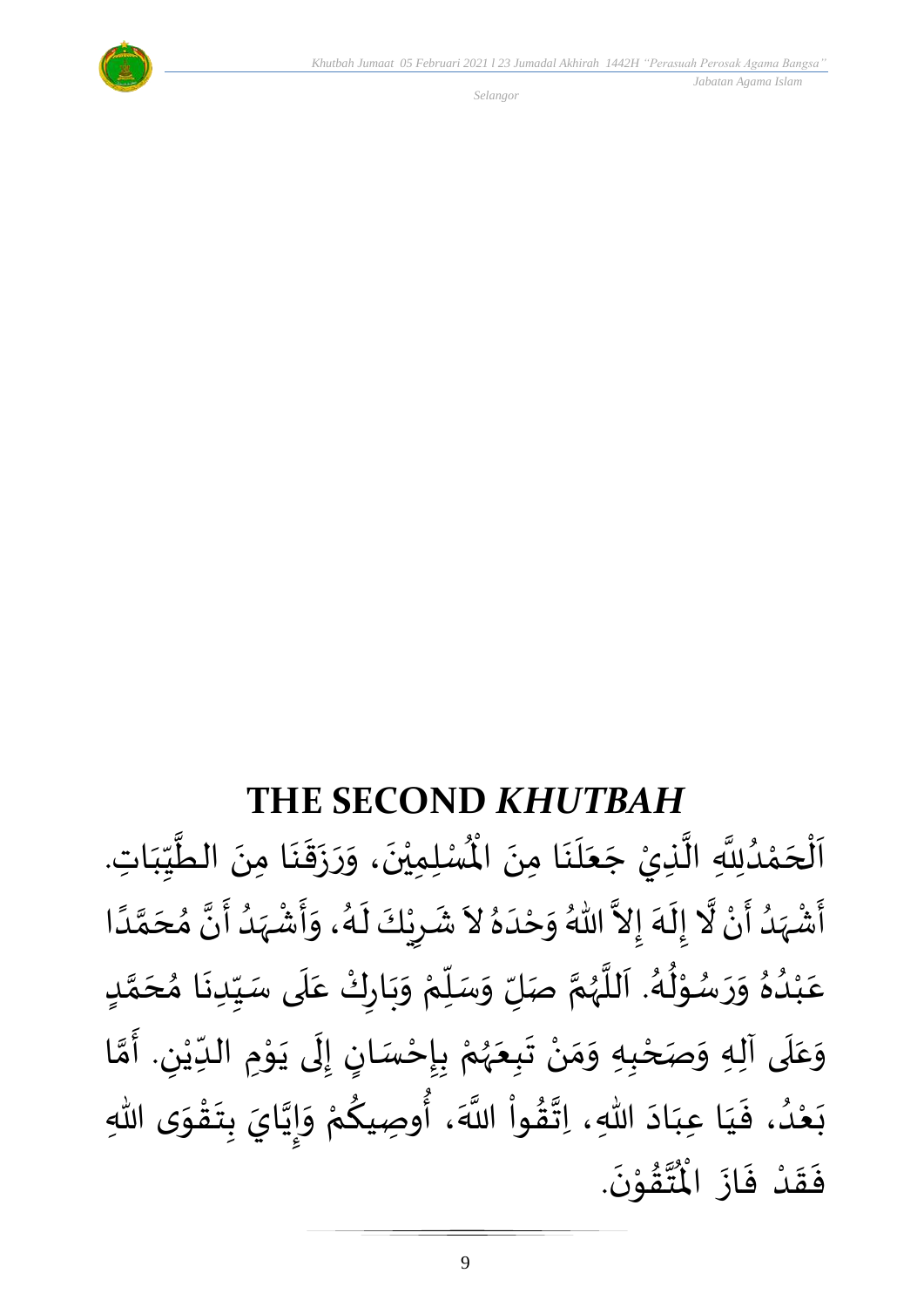

وَقَالَ اللّٰهُ تَعَالَى : إِنَّ  $\tilde{\mathbf{r}}$  $\frac{1}{2}$  $\frac{1}{2}$  $\frac{1}{2}$  $\frac{1}{2}$ نّ ا إ ِ للَّهَ وَمَلْيِكْتَهُ و<br>لھ  $\ddot{\phantom{0}}$ ت ر<br>م ِك ئ بر<br>آ  $\uplambda$  $\frac{1}{\epsilon}$ بر<br>م  $\frac{1}{2}$ وَمَلَٰٓئٍكَتَهُۥ يُصَلُّونَ عَلَى ون و<br>ا يُصَلُّونَ عَلَى ٱلنَّبِيِّ ُو ِ ي لنَّبِّ يَايَّهَا ر<br>م ه و<br>س سَ<br>ڊ ِ<br>ج  $\overline{\phantom{a}}$ َہِ<br>د يَأَيُّهَا ٱلَّذِينَ ب<br>ا لَّذِينَ ا  $\frac{2}{1}$ .<br>سليمًا  $\ddot{\phantom{0}}$ ر<br>بہ ت ْ وا ِم و ں<br>آ ل ِ<br>م بر<br>سد  $\frac{1}{c}$ يُهِ وَ,  $\ddot{\phantom{0}}$ ا<br>آ  $\uplambda$ ِ<br>م ع وا ْ و<br>ا ب<sub>ُواْ صَلَّ</sub> ؙ<br>
<sup>ب</sup> ُو<br>و  $\frac{1}{2}$ ءَامَنُواْ صَلُّواْ عَلَيْهِ وَسَلِّمُواْ تَسۡلِيمًا ۞

#### **Respected audience,**

Let us unite upon the basis of authentic Islamic *'aqeedah* that is certain and solidified. Let us unite upon any situations, firmly united facing any circumstances and enemy's threat, whether hidden or apparent. The unity of the Muslim *ummah* is the foundational strength towards the nurturing of *Khayra Ummah* (the best nation). Muslims are entitled to have differing views, what more in worldly matters, but the Muslim *ummah* must continue to unite in *fikrah* (thoughts) and understanding according to the guidelines of the *kalimah* (phrase) **هللا إال إله ال**, affirmative principles within al-Qur'an and *al-Hadeeth,* as well as sound Islamic brotherhood principles.

In our effort to break the chain of Covid-19, it necessitates every Masjid attendee to remain disciplined and that it is *waajib* (obligatory) to abide by the Standard Operating Procedure (SOP) that has been outlined by JAIS (Selangor Islamic Religious Department), specifically in performing the *wudoo'* (ablution) at home, bringing one's own prayer mat, wearing the face mask while at the Masjid and *Surau*, and practicing social distancing. Those that are unhealthy or unwell are prohibited from performing *salaah* in the Masjid and *Surau*.

ؙۊؙٝڡؚڹؘٵتؚ  $\ddot{\phantom{0}}$ ْ<br>باللہ ُ<br>ُاُ ُؤْمِنِيْنَ وَالْمُ  $\tilde{\cdot}$  $\ddot{\phantom{0}}$ ْ ْ<br>با ُْ ِ<br>لْمُسْلِمَاتِ وَالْمُ  $\tilde{\cdot}$  $\frac{1}{2}$ اَللَّهُمَّ اغْفِرْ لِلْمُسْلِمِيْنَ وَالْمُسْلِمَاتِ وَالْمُؤْمِنِيْنَ وَالْمُؤْمِنَاتِ الأَحْيَاءِ  $\tilde{\cdot}$  $\ddot{\phantom{0}}$ ់<br>**រ** ,<br>^ ់<br>( ْ ن<br>م ر<br>ر<br>ر ة<br>أ  $\mathbf{r}$  $\frac{1}{1}$ ْ لا<br>تح ْ مِنْهُمْ وَالأَمْوَات، إِنَّكَ سَمِيْعٌ قَرِيْبٌ مُجِيْبُ الدَّعَوَاتِ وَيَا قَاضِيَ بو<br>زر ់<br>•  $\frac{1}{2}$ ់<br>្ —<br>ع  $\frac{1}{2}$  $\frac{1}{2}$  $\ddot{\ddot{\cdot}}$  $\ddot{\phantom{0}}$  $\tilde{\cdot}$  $\ddot{\ }$ .<br>م ة<br>ا ُ ْ ๋<br>ጎ ه<br>د ا ي ر ق <u>ر</u> ا<br>پو ٌ ، إِنَّكَ سَمِيْعٌ ំ<br>រ لة<br>•  $\frac{1}{2}$ ا<br>الْحَاجَاتِ. اَللَّهُمَّ إِنَّا نَسْأَلُكَ وَنَتَوَسَّلُ إِلَيْكَ بِنَبِيِّكَ الأَمِيْنِ، ْ َ<br>ج ِّ  $\frac{1}{2}$ ا<br>:  $\ddot{\phantom{0}}$ ِ<br>م ْ  $\tilde{\mathbf{r}}$  $\frac{1}{2}$ ة<br>ما  $\frac{1}{2}$  $\ddot{\phantom{0}}$  $\ddot{\phantom{0}}$  $\frac{1}{2}$  $\ddot{\ddot{\cdot}}$ ا<br>پنجاب<br>پنجاب  $\ddot{\phantom{0}}$ ه  $\frac{1}{2}$ ة<br>م و<br>ر ة<br>أ `<br>آ  $\overline{\phantom{a}}$ ٔ<br>ا  $\mathbf{r}$ وَنَسْأَلُكَ بِأَسْمَآئِكَ الْحُسْنَى، وَصِفَاتِكَ الْعُظْمَى، أَنْ تَحْفَظَ ا<br>نو  $\ddot{\phantom{0}}$ ْ  $\ddot{\phantom{0}}$ ์ ֦֧֦֧֦֧֦֧֦֧֦֧֦֧֦֧֦֧֦֧֦֧֦֧֝֝<br>**֧**  $\frac{1}{2}$ ֦֧֦֧֦֧֦֧֦֧֦֧֦֟֓<br>֧ׅ֦ׅׅ֛֝֜֜֜֜֜֜֜֜֜֜֜֜֜֜֜֜֜֜֝֜֜  $\ddot{\cdot}$  $\tilde{\cdot}$  $\ddot{\phantom{0}}$ ِ<br>ِ ֦֧֦֧֦֧֦֧֦֧֦֧֦֧֦֧֜֜֜֓֓֟֓<br>**֧**  $\frac{1}{\lambda}$  $\frac{1}{2}$ ِ دِ ۔<br>پو  $\ddot{\tilde{}}$  $\ddot{\phantom{0}}$  $\tilde{ }$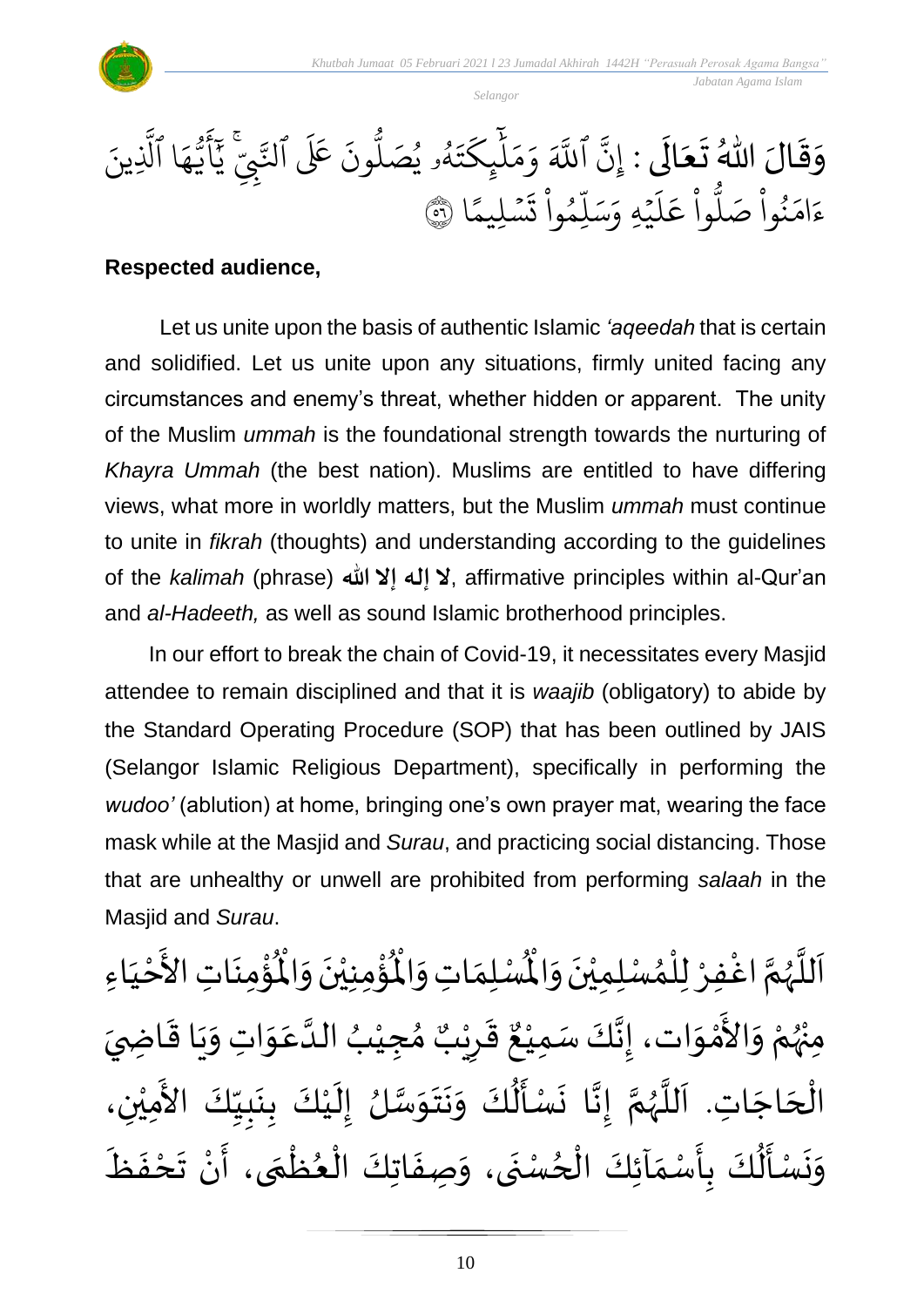

ة<br>م بِعَيْنِ عِنَايَتِكَ الرَّبَّانِيَّةِ، وَبِحِفْظِ وِقَايَتِكَ الصَّمَدَانِيَّةِ، جَلاَلَةَ  $\ddot{\ }$  $\ddot{\phantom{0}}$ ់<br>**់** ي  $\frac{1}{2}$  $\ddot{\cdot}$ ِ<br>ا  $\tilde{\phantom{a}}$ ة<br>م  $\frac{1}{1}$  $\frac{1}{\sqrt{2}}$ ة<br>مد  $\ddot{\phantom{0}}$  $\ddot{\ddot{\cdot}}$ ֦֧֦֦֧֦֧֝<u>֦</u> ا<br>م  $\frac{1}{2}$ ة<br>م ي<br>مه .<br>عَظَّمِ، سُلْطَان سلاغُور، سُلْطَان شَرَفُ الدِّين  $\frac{1}{1}$ ا<br>م  $\frac{1}{2}$  $\ddot{\phantom{0}}$ ٝ<br>ا ر<br>م }<br>፟**፟** ر<br>م ً<br>أ ر<br>ر<br>ر ة<br>م  $\frac{1}{2}$ ُ<br>پُ مَلِكِنَا الْمُ ا<br>با ์ $\frac{1}{\lambda}$ ادريس شاه الحاج، ابن المرحوم سُلْطَان صَلاَحُ الدِّين عبد  $\frac{1}{\sqrt{2}}$ ፟<br>፟  $\tilde{\phantom{a}}$  $\ddot{\phantom{0}}$ ْ ر<br>م العزيز شاه الحاج. اَللَّهُمَّ أَدِمِ الْعَوْنَ وَالْبِدَايَةَ وَالتَّوْفِيْقَ،  $\frac{1}{2}$ ے<br>نہ  $\ddot{\phantom{0}}$  $\frac{1}{1}$ ֦֧֦֧֦֧֦֧֦֧֦֜֜֜֜֜֜<br>֧ׅׅ֝֜֜֜֜֜֜֜֜֜֜֜֜֝֜֜֝֜֟֟  $\tilde{\cdot}$  $\ddot{\phantom{0}}$ י<br>י  $\frac{1}{2}$ ْ े<br>∕ ِ<br>پ ن<br>م و<br>ر<br>ر ہ<br>تا َ  $\ddot{\mathbf{z}}$ ْ י<br>י ه .<br>وَالْصِّحَّةَ وَالْسَّلامَةَ مِنْكَ، لِوَلِيِّ عَہْدِ سلاڠُور، ت**عْك**و أَمِير شَـّاه،  $\frac{1}{2}$ ِ<br>پ }<br>፟**፟** ٝ<br>; ِ<br>م ِ<br>∪<br>′  $\frac{1}{2}$ إ  $\ddot{\ }$ ْ  $\frac{1}{2}$  $\frac{1}{2}$ ة<br>مد  $\frac{1}{2}$  $\ddot{ }$ ة<br>م  $\frac{1}{2}$ اِبْنِ السُّلْطَان شَرَفُ الدِّين ادريس شاه الحاج، فِي أَمْنٍ ِّ .<br>و  $\overline{\phantom{a}}$  $\tilde{\mathbf{r}}$ ່<br>ເ ر<br>ر<br>ر ؗ<br>ٷ  $\frac{1}{2}$ ر<br>! י<br>י  $\frac{1}{2}$ ء<br>ج وَصَلاَحٍ وَعَافِيَةٍ بِمَنِّكَ وَكَرَمِكَ يَا ذَاالْجَلالِ وَالإِكْرَامِ. اَللَّهُمَّ ر<br>ر<br>ر ة<br>أ  $\overline{\phantom{a}}$  $\ddot{\phantom{0}}$ ا<br>د  $\frac{1}{2}$  $\overline{\phantom{a}}$ ْ  $\ddot{\cdot}$  $\ddot{\phantom{0}}$ ์<br>-<br>- $\frac{1}{2}$ ِّ  $\frac{1}{2}$  $\frac{1}{2}$  $\frac{1}{2}$ َ .<br>م  $\frac{1}{2}$ **∣**  $\tilde{\phantom{a}}$  $\frac{1}{2}$  $\frac{1}{2}$ أَطِلْ عُمْرَهُمَا، مُصْلِحَيْنِ لِلْمُوَظَّفِيْنَ وَالرَّعِيَّةِ وَالْبِلاَدِ، وَبِلَّغْ ْ :<br>م ا<br>پنج ْ ِّ  $\sum_{i=1}^{n}$  $\tilde{\cdot}$ َ ْ  $\tilde{\cdot}$ ة<br>م ه  $\tilde{\cdot}$  $\ddot{\phantom{0}}$ ْ ہ<br>محمد<br>ا  $\frac{1}{2}$ ๋<br>ለ ر<br>ا ់<br>រ ي  $\overline{\phantom{a}}$  $\frac{1}{2}$  $\frac{1}{2}$ مَقَاصِدَهُمَا لِطَرِيقِ الْهُدَى وَالرَّشَادِ.  $\ddot{\phantom{0}}$  $\tilde{\cdot}$  $\frac{1}{1}$ ر<br>ر<br>ر ِّ<br>ا ة ما<br>ا <u>ر</u>  $\ddot{\phantom{0}}$  $\frac{1}{2}$  $\frac{1}{2}$ َ  $\frac{1}{2}$  $\frac{1}{2}$ 

O Allah, You are the Lord that is All Mighty, we are grateful to You for having bestowed upon us *rahmah* and blessings upon this state that continues to prosper and progress, and that its residents remain united, under the auspices and leadership of our Ruler as the Head of Islamic affairs in this state.

O Allah, protect us from calamities and pandemic such as Covid-19.

ن<br>م اَللَّهُمَّ يَا دَافِعَ الْبَلَاءِ، اِدْفَعْ عَنَّا هَذَا الْوَبَاءَ وَالْبَلَاءِ وَالْمَرَضَ و<br>ر ة<br>أ  $\mathbf{r}$  $\ddot{\phantom{0}}$ دَافِعَ الْبَلَاءِ، اِدْفَعْ عَنَّا هَذَا الْوَبَاءَ وَالْبَلَاءِ وَالْمُ  $\tilde{\cdot}$ ً<br>ن  $\frac{1}{1}$ ْ  $\tilde{\cdot}$  $\frac{1}{2}$  $\ddot{\phantom{0}}$  $\ddot{\ }$ ْ  $\ddot{\phantom{0}}$  $\tilde{\phantom{a}}$ نة<br>م .<br>م ֦֧<u>֚</u>  $\ddot{\cdot}$ ْ ِ<br>ا َ ֦֧֦֧֦֧֦֧֦֧֦֜֜֜֜֜֜֜<br>֧ׅ֦֝֜֜֜֜֜֜֜֜֜֜֜֜  $\ddot{\phantom{0}}$  $\sim$ و<br>م ِ<br>وَالشَّدَائِدَ وَالْمِحَنَ، بِلُطْفِكَ يَا لَطِيْفُ إِنَّكَ عَلَى كُلِّ شَىْءٍ قَدِيْرٌ ٝ<br>ؙ  $\ddot{\mathbf{r}}$ **}** ْ  $\sum$ ُ े $\cdot$ ِ<br>م ه  $\frac{1}{2}$ ُ  $\tilde{\mathbf{r}}$ े<br>द ْ بر<br>ا <u>د</u><br>:  $\ddot{\phantom{0}}$  $\overline{\phantom{a}}$ <u>់</u>  $\frac{1}{2}$  $\frac{1}{1}$ َ ه  $\frac{1}{2}$ . و<br>م وَبِالْإِجَابَةِ جَدِيْرٌ ٝ<br>ؙ  $\overline{\phantom{a}}$  $\ddot{\phantom{0}}$  $\overline{\phantom{a}}$ ֦֧֦֧֦֧<br>֠֩֩ ا<br>ح  $\frac{1}{2}$